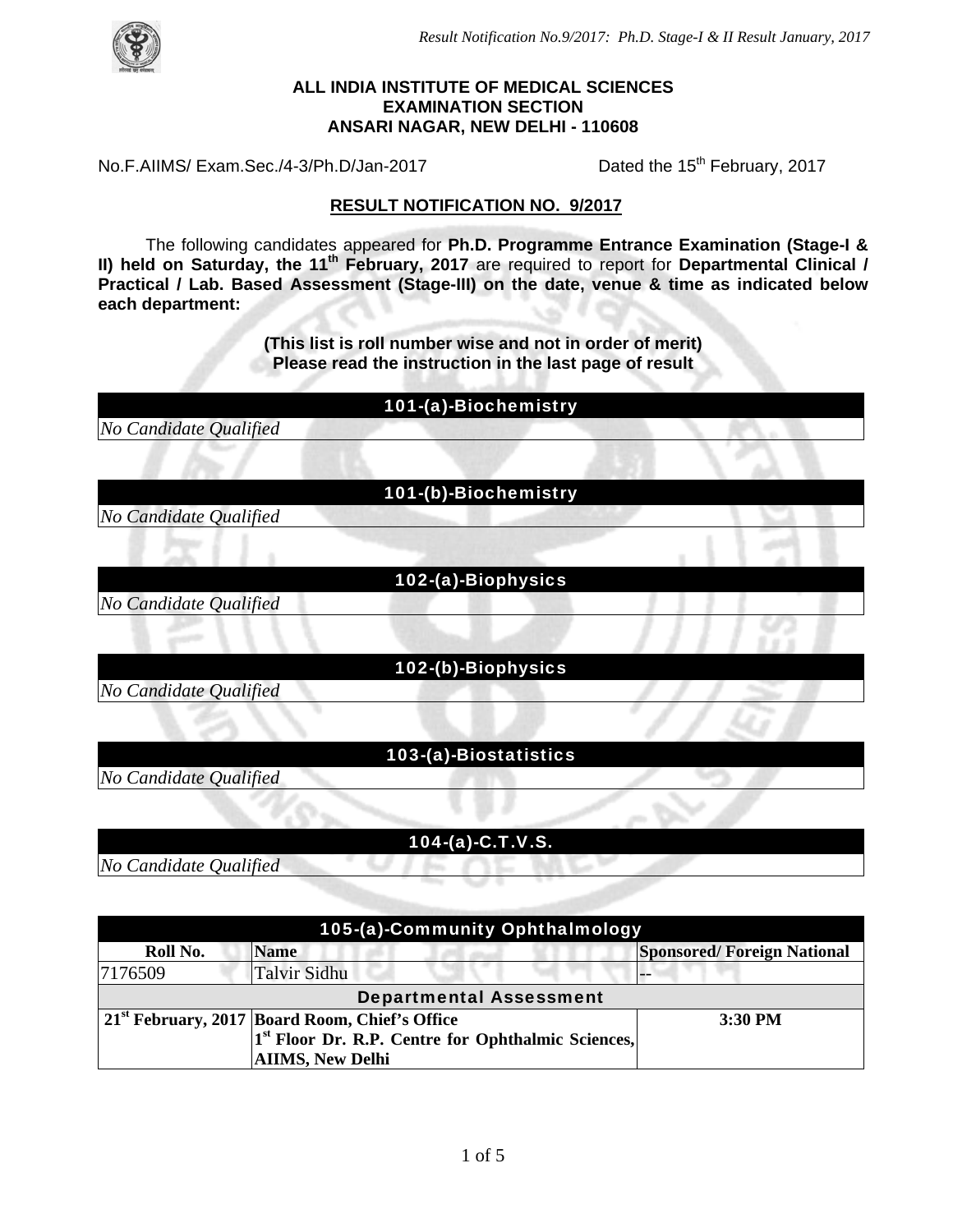

*No Candidate Qualified* 

# 105-(b)-Community Ophthalmology

# 106-(a)-Dermatology & Venereology

*No Candidate Qualified* 

| 107-(a)-Lab. Oncology          |                                                                                                                       |                                   |
|--------------------------------|-----------------------------------------------------------------------------------------------------------------------|-----------------------------------|
| Roll No.                       | <b>Name</b>                                                                                                           | <b>Sponsored/Foreign National</b> |
| 7176566                        | <b>Jay Singh</b>                                                                                                      |                                   |
| <b>Departmental Assessment</b> |                                                                                                                       |                                   |
|                                | 21 <sup>st</sup> February, 2017 Chief's Board Room,<br>2 <sup>nd</sup> Floor, Dr. BRAIRCH,<br><b>AIIMS, New Delhi</b> | 10:30 AM                          |

#### 107-(b)-Lab. Oncology

*No Candidate Qualified* 

#### 108-(a)-Neurosurgery, JPNATC (IT)

*No Candidate Qualified* 

## 108-(b)-Neurosurgery, JPNATC (IT)

*No Candidate Qualified* 

| 109-(a)-Neurology              |                                                               |                                   |  |
|--------------------------------|---------------------------------------------------------------|-----------------------------------|--|
| Roll No.                       | <b>Name</b>                                                   | <b>Sponsored/Foreign National</b> |  |
| 7176406                        | Ranjan Mukherjee                                              | --                                |  |
| <b>Departmental Assessment</b> |                                                               |                                   |  |
|                                | $\vert$ 21 <sup>st</sup> February, 2017 Office of the H.O.D., | 3:00 PM                           |  |
|                                | <b>Department of Neurology,</b>                               |                                   |  |
|                                | Neuro Science Centre, AIIMS, New Delhi                        |                                   |  |

# 109-(b)-Neurology

*No Candidate Appeared* 

## 109-(c)-Neurology

*No Candidate Qualified*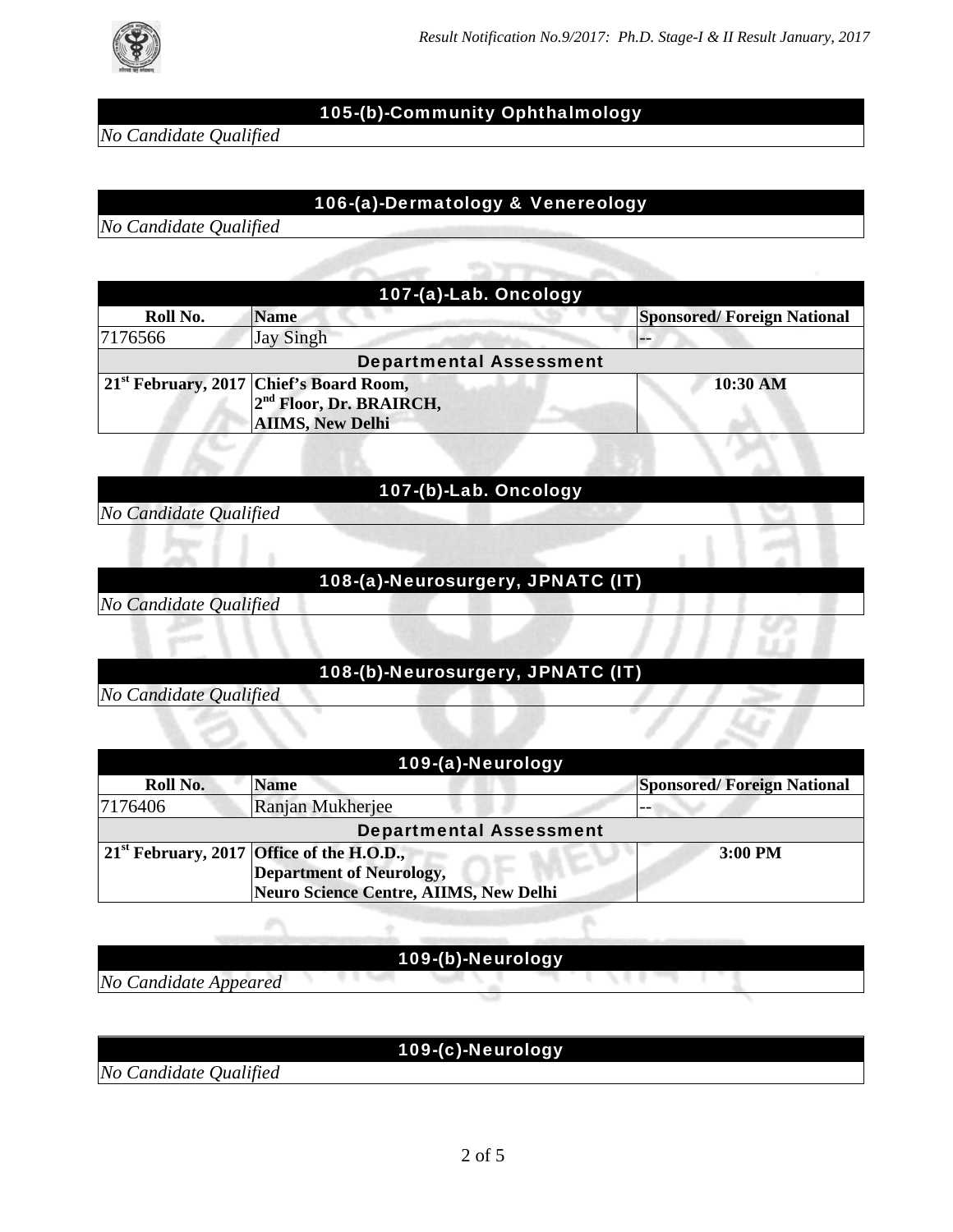

#### 110-(a)-Obstetrics & Gynaecology

*No Candidate Qualified* 

| 111-(a)-Ocular Pathology, Dr. R.P.Centre |                                                                |                                   |  |
|------------------------------------------|----------------------------------------------------------------|-----------------------------------|--|
| Roll No.                                 | <b>Name</b>                                                    | <b>Sponsored/Foreign National</b> |  |
| 7176430                                  | Shahzan Anjum                                                  |                                   |  |
| <b>Departmental Assessment</b>           |                                                                |                                   |  |
|                                          | 21 <sup>st</sup> February, 2017 Board Room, Chief's Office     | 3:30 PM                           |  |
|                                          | 1 <sup>st</sup> Floor Dr. R.P. Centre for Ophthalmic Sciences, |                                   |  |
|                                          | <b>AIIMS, New Delhi</b>                                        |                                   |  |

#### 112-(a)-Ocular Pharmacology & Pharmacy Division

*No Candidate Qualified* 

113(a)-Ophthalmology

*No Candidate Qualified* 

## 113(b)-Ophthalmology

*No Candidate Qualified* 

## 113(c)-Ophthalmology

*No Candidate Appeared* 

## 114(a)-Orthopaedics

*No Candidate Qualified* 

#### 115(a)-Pediatrics

*No Candidate Qualified* 

#### 115-(b)-Pediatrics **Roll No. Name Sponsored/ Foreign National**  Sponsored/ Foreign National 7176470 Medha Goel Departmental Assessment **21st February, 2017 Room No. 3058, 3rd Floor Teaching Block, Deptt. of Pediatrics, AIIMS, New Delhi 3:30 PM**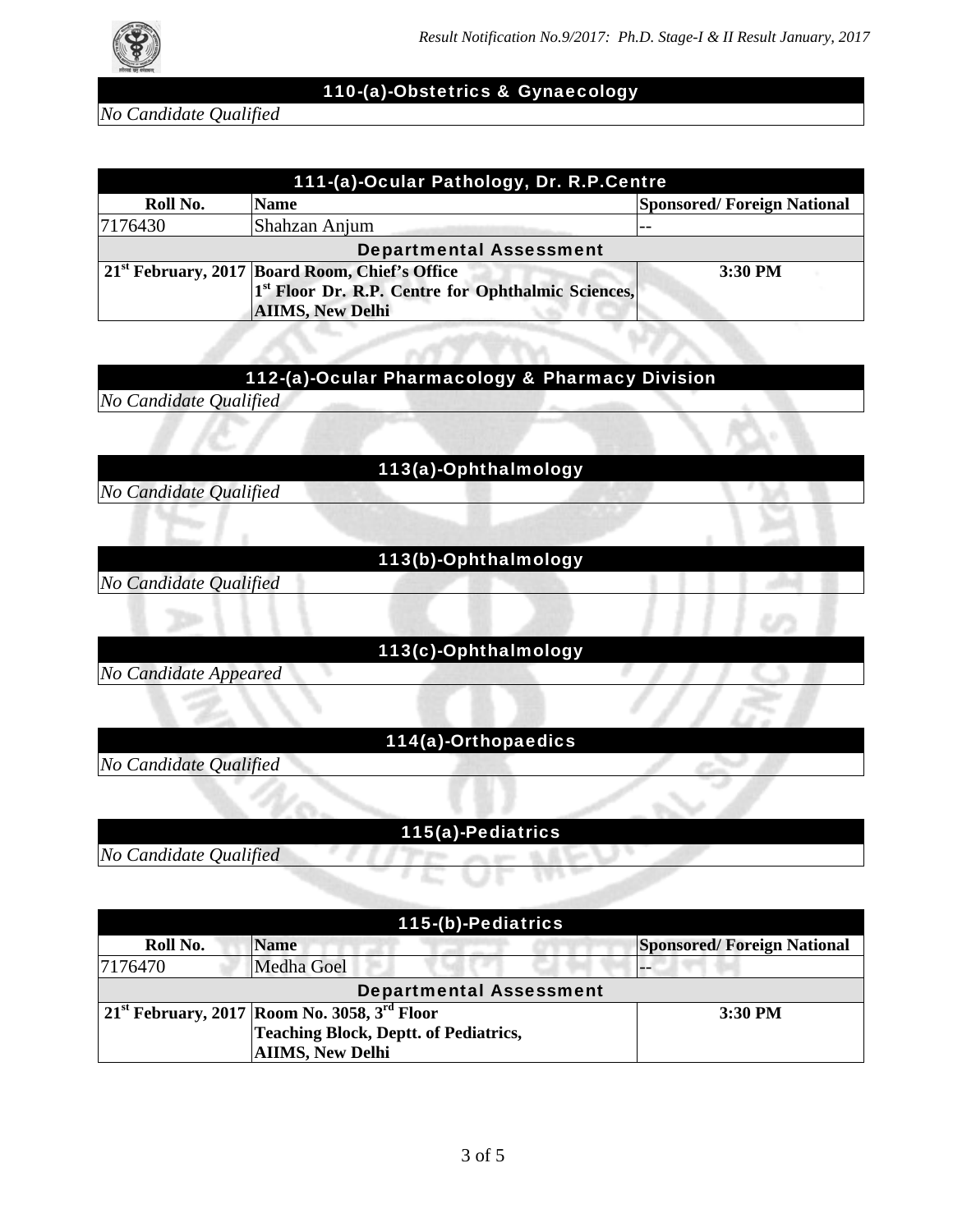

# 116(a)-Pharmacology

*No Candidate Qualified* 

| 116-(b)-Pharmacology           |                                                                             |                                   |
|--------------------------------|-----------------------------------------------------------------------------|-----------------------------------|
| Roll No.                       | <b>Name</b>                                                                 | <b>Sponsored/Foreign National</b> |
| 7176484                        | Ekta                                                                        |                                   |
| <b>Departmental Assessment</b> |                                                                             |                                   |
|                                | $\vert$ 21 <sup>st</sup> February, 2017 Office of the H.O.D., Room No. 4012 | 10:00 AM                          |
|                                | <b>Department of Pharmacology,</b>                                          |                                   |
|                                | <b>Teaching Block, AIIMS, New Delhi</b>                                     |                                   |

# 117(a)-Physiology

*No Candidate Qualified* 

| 118-(a)-Psychiatry                  |                                         |                                   |  |
|-------------------------------------|-----------------------------------------|-----------------------------------|--|
| Roll No.                            | <b>Name</b>                             | <b>Sponsored/Foreign National</b> |  |
| 7176514                             | Sanimar Kochhar                         |                                   |  |
| <b>Departmental Assessment</b>      |                                         |                                   |  |
| $21st$ February, 2017 Room No. 4084 |                                         | $2:30$ PM                         |  |
|                                     | <b>Department of Psychiatry,</b>        |                                   |  |
|                                     | <b>Teaching Block, AIIMS, New Delhi</b> |                                   |  |

# 119(a)-Reproductive Biology

*No Candidate Qualified* 

| 119-(b)-Reproductive Biology   |                                             |                                   |
|--------------------------------|---------------------------------------------|-----------------------------------|
| Roll No.                       | <b>Name</b>                                 | <b>Sponsored/Foreign National</b> |
| 7176532                        | <b>Jaganmoy Choudhury</b>                   |                                   |
| <b>Departmental Assessment</b> |                                             |                                   |
|                                | $21st$ February, 2017 Office of the H.O.D., | 11:00 AM                          |
|                                | Room No. 2083, Seminar Room                 |                                   |
|                                | <b>Department of Reproductive Biology,</b>  |                                   |
|                                | <b>AIIMS, New Delhi</b>                     |                                   |

# 120(a)-Rheumatology

*No Candidate Applied* 

| 121-(a)-Surgery, JPNATC        |                                                               |                                   |  |
|--------------------------------|---------------------------------------------------------------|-----------------------------------|--|
| Roll No.                       | <b>Name</b>                                                   | <b>Sponsored/Foreign National</b> |  |
| 7176536                        | Ankita Sharma                                                 |                                   |  |
| <b>Departmental Assessment</b> |                                                               |                                   |  |
|                                | 21 <sup>st</sup> February, 2017 Surgery Seminar Room,         | $2:00$ PM                         |  |
|                                | 5 <sup>th</sup> Floor, Teaching Block, Department of Surgery, |                                   |  |
|                                | <b>AIIMS, New Delhi</b>                                       |                                   |  |